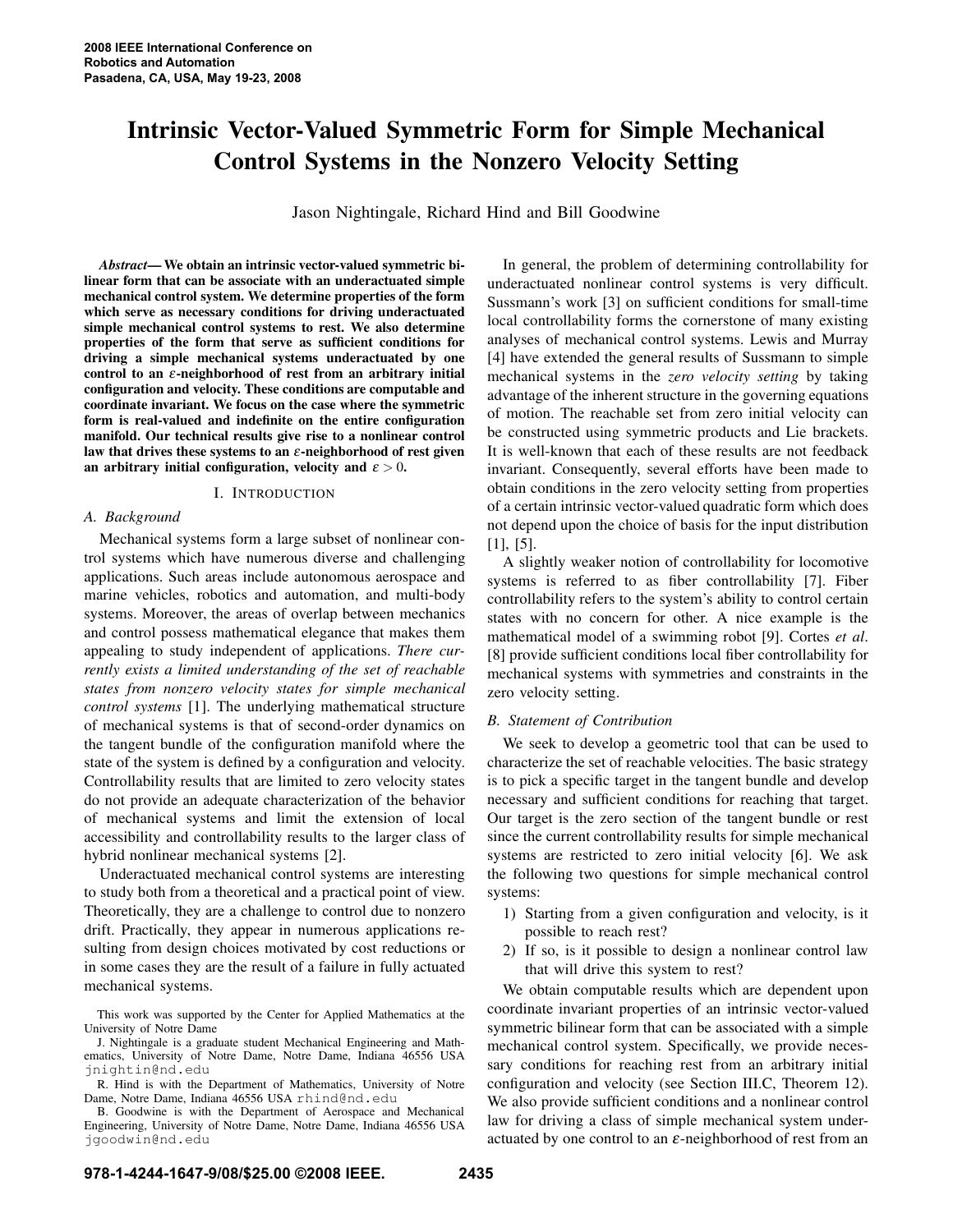arbitrary initial configuration and velocity (see Section III.C, Theorem 15).

Our unique approach is to use the governing equations of motion to partition or foliate the phase manifold. Similar to fiber controllability, an implicit notion throughout this paper is that of global foliation controllability. We develop a method to measure a simple mechanical control system's ability to move among leaves of the input foliation. Our analysis may also be extended to a larger class of nonlinear mechanical systems with isotropic dissipation [10] and constrained mechanical control systems [11]. These results are applied to the forced planar rigid body.

# II. GEOMETRIC MODEL

#### *A. Simple Mechanical Control Systems*

We consider a simple mechanical control system which is comprised of an *n*-dimensional configuration manifold *M*; a Riemannian metric G which represents the kinetic energy; a  $\mathbb{R}\text{-valued function }V$  on  $M$  which represents the potential energy; *m* linearly independent one forms  $F^1, \ldots, F^m$  on *M* which represents the input forces; and  $U = \mathbb{R}^m$  which represents the set of inputs. We do not require the set of inputs to be a subset of  $\mathbb{R}^m$ . This allows use to focus on the geometric properties of our system that inhibit or allow motion in the foliation as opposed to a limitation on the set of inputs. We represent the input forces as one forms and use the associated dual vector fields  $Y_a = \mathbb{G}^\sharp(F^a)$ ,  $a = 1, ..., m$ in our computations. Formally, we denote the control system by the tuple  $\Sigma = \{M, \mathbb{G}, \mathcal{Y}, V, U\}$  where  $\mathcal{Y} = \{Y_a \mid Y_a =$  $\mathbb{G}^{\sharp}(F^a)$   $\forall$  *a*} is the input distribution. Note we restrict our attention to control systems where the input forces are dependent upon configuration and independent of velocity and time. DoCarmo [12] provides an excellent introduction to Riemannian geometry. A thorough description of simple mechanical control systems is provided by Bullo and Lewis [6].

It is well known that the Lagrange-d'Alembert principle can be used to generate the equations of motion for a forced simple mechanical system in coordinate invariant form [13]. If we set the Lagrangian equal to the kinetic energy minus potential energy, then the equations are given by

$$
\nabla_{\dot{\gamma}(t)} \dot{\gamma}(t) = -\text{grad} V(\gamma(t)) + u^a(t) Y_a(\gamma(t)) \qquad (1)
$$

where  $\nabla$  is the Levi-Civita connection corresponding to  $\mathbb{G}$ , *u* is a map from  $I \subset \mathbb{R} \mapsto \mathbb{R}^M$ ,  $\gamma: I \to M$  is a curve on M and  $t \in I$ . Therefore, a *controlled trajectory* for  $\Sigma$  is taken to be the pair  $(\gamma, u)$  where  $\gamma$  and  $u$  are defined on the same interval *I* ⊂ R. Note the usual summation notation will be assumed over repeated indices throughout this paper.

The natural coordinates on *TM* are denoted by  $((q^{1},...,q^{n}), (v^{1},...,v^{n}))$  where  $(v^{1},...,v^{n})$  are the coefficients of a tangent vector given the usual basis  $\{\frac{\partial}{\partial q}$  $\frac{\partial}{\partial q^1}, \ldots, \frac{\partial}{\partial q^n}$ . We will denote a point in *TM* by  $v_q$ . We may lift the second-order differential equation defined by  $(1)$  to *TM*. This gives rise to the following system of first-order differential equations on *TM*

$$
\begin{aligned}\n\frac{dq^k}{dt} &= v^k, \\
\frac{dv^k}{dt} &= -\Gamma_{ij}^k v^i v^j + u^a Y_a^k - \text{grad} V^k,\n\end{aligned}
$$
\n(2)

where  $\Gamma_{ij}^k$  is the usual Christoffel symbol and  $i, j, k = 1, ..., n$ . Equation (2) is the local representation of the following vector field on *TM*

$$
\dot{\xi}(t) = Z(\xi(t)) + u^a(t)Y_a^{\text{vlft}}(\pi(\xi(t)))
$$
\n
$$
-\text{grad}V^{\text{vlft}}(\pi(\xi(t))).
$$
\n(3)

where  $\xi(t)$  is the total state, *Z* is the geodesic spray,  $\pi$  is the canonical projection  $TM \mapsto M$ , and  $Y_a^{vlft}$ , grad  $V^{vlft}$  are the vertical lifts of the vector fields  $Y_a$ , grad  $V$  on  $M$ . Recall that the vertical lift of a vector field *X* at the point  $v_q$  is denoted by  $X_{v_q}^{\text{vlft}}$  and is the tangent vector at  $t = 0$  to the curve  $t \mapsto v + tX$ .

A critical tool used to analyze distributions and mechanical control systems is the symmetric product. Given a pair of vector fields *X*,*Y*, their symmetric product is the vector field defined by

$$
\langle X:Y\rangle=\nabla_XY+\nabla_YX.
$$

We denote the closure of the distribution  $\mathscr Y$  with respect to the symmetric product by  $Sym^{\infty}(\mathscr{Y})$ . Recall that a distribution  $\mathscr Y$  is geodesically invariant if and only if it is closed with respect to the symmetric product [14].

The Lie derivative of a real-valued function *f* on *M* with respect to the vector field  $X = X^i \frac{\partial}{\partial q^i}$  is defined in coordinates by

$$
L_X(f) = X^i \frac{\partial}{\partial q^i}(f).
$$

## *B. Forced Planar Rigid Body*

In this section we introduce the geometric model of the forced planar rigid body (Fig. 1).



Fig. 1. Forced Planar Rigid Body

The configuration manifold for the system is the Lie group *SE*(2) and the potential function is assumed to be identically zero. Let us use coordinates  $(x, y, \theta)$  for the planar robot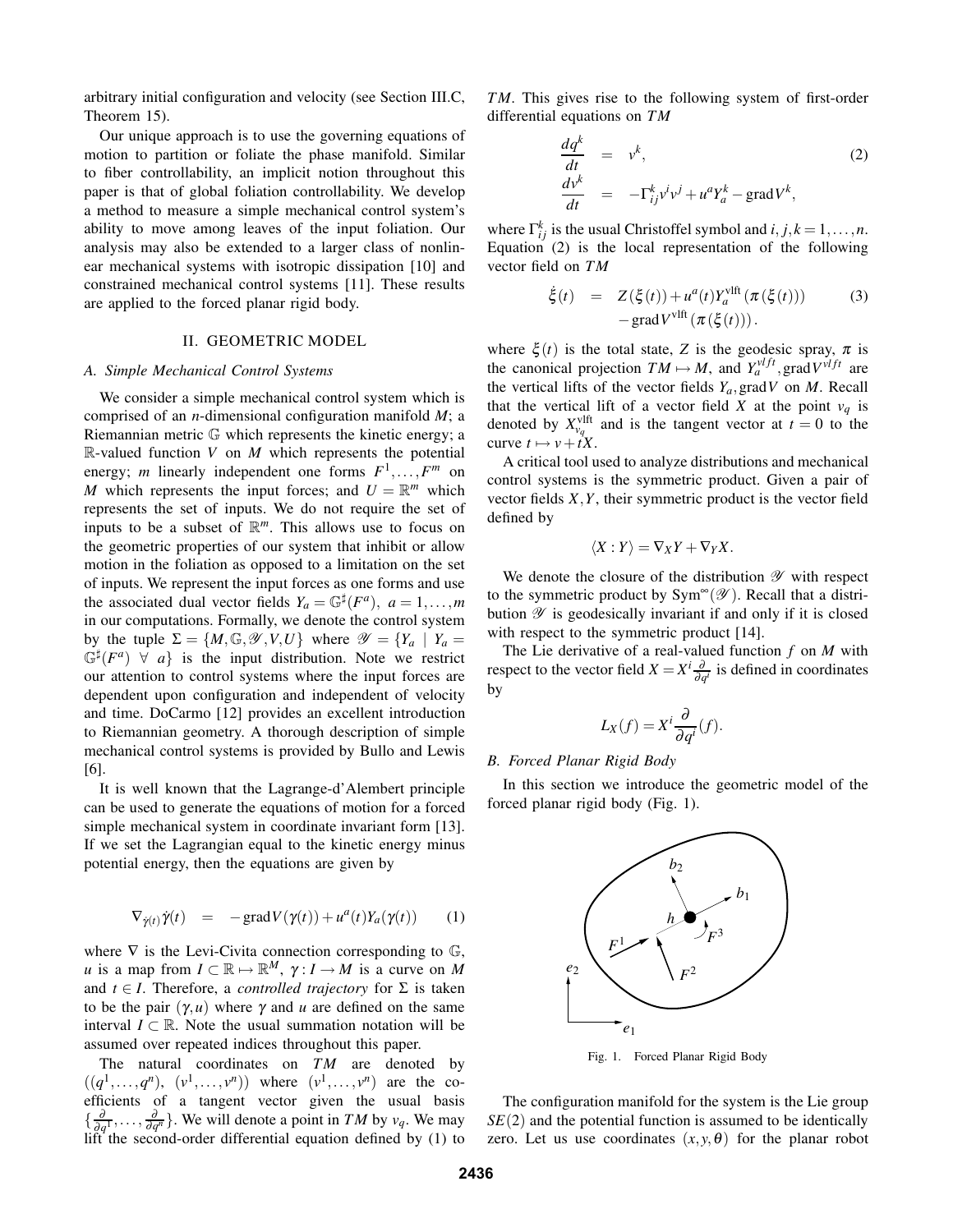where  $(x, y)$  describes the position of the center of mass and  $\theta$  describes the orientation of the body frame  $\{b_1, b_2\}$  with respect to the inertial frame  $\{e_1, e_2\}$ . In these coordinates, the Riemannian metric is given by

$$
\mathbb{G} = m dx \otimes dx + m dy \otimes dy + J d\theta \otimes d\theta,
$$

where  $m$  is the mass of the body and  $J$  is the moment of inertia about the center of mass. The inputs for this system consist of forces applied to an arbitrary point and a torque about the center of mass. We assume that the point of application of the force is a distance  $h > 0$  from the center of mass along the  $b_1$  body-axis. Physically, the input force can be thought of as a variable-direction thruster on the body which can be resolve into components along the  $b_1$  and  $b_2$ directions. The control inputs are given by

$$
F1 = cos \theta dx + sin \theta dy,F2 = -sin \theta dx + cos \theta dy - hd\theta,F3 = d\theta.
$$

III. GEOMETRIC ANALYSIS

## *A. Construction*

In this section we expand upon and adapt the definition of an affine subbundle found in Hirschorn and Lewis [5]. We restrict our attention to configuration manifolds that admit a well defined global set of basis vector fields however our results generalize under appropriate conditions. Recall that an input distribution  $\mathscr Y$  on *M* is a subset  $\mathscr Y \subset TM$  having the property that for each  $q \in M$  there exists a family of vector fields  $\{Y_1, \ldots, Y_m\}$  on *M* so that for each  $q \in M$  we have

$$
\mathscr{Y}_q \equiv \mathscr{Y} \cap T_qM = \mathrm{span}_{\mathbb{R}}\{Y_1(q),\ldots,Y_m(q)\}.
$$

We refer to the vector fields  $\{Y_1, \ldots, Y_m\}$  as generators for *y*. Let *y*<sup>⊥</sup> denote the orthonormal frame  $\{Y_1^\perp, \ldots, Y_{n-m}^\perp\}$ that generates the G-orthogonal complement of the input distribution  $\mathscr Y$ . It is clear that  $\{\mathscr Y_q,\mathscr Y_q^{\perp}\}\)$  form a basis for  $T_qM$  at each *q* ∈ *M*. Note that  $\mathcal{Y} = \{Y_1, \ldots, Y_m\}$  is a set of *m* linearly independent vector fields while  $\mathscr{Y}^{\perp} = \{Y_1^{\perp}, \ldots, Y_{n-m}^{\perp}\}$  is a set of *n*−*m orthonormal vector fields*. This basis will be used to define an affine subbundle and construct an affine foliation of the tangent bundle.

An *affine subbundle* on *M* is a subset  $A \subset TM$  having the property that for each  $q \in M$  there exists a family of vector fields  $\{Y_0, \ldots, Y_m\}$  so that for each  $q \in U$  we have

$$
A_q \equiv A \cap T_q M
$$
  
= { $Y_0(q) = Y_1^{\perp}(q) + \cdots + Y_{n-m}^{\perp}(q)$ }  
+  $\operatorname{span}_{\mathbb{R}} \{Y_1(q), \ldots, Y_m(q)\}.$ 

An *affine foliation*,  $\mathscr A$ , on *TM* is a collection of disjoint immersed affine subbundles of *TM* whose disjoint union equals *TM*. Each connected affine subbundle *A* is called an *affine leaf* of the affine foliation. Now let us apply this framework to a simple mechanical control system.

*Definition 1 (Input Foliation):* Let  $(M, \mathbb{G}, V, \mathcal{Y}, U)$  be a simple mechanical control system with the input distribution  $\mathscr Y$  generated by  $\{Y_1,\ldots,Y_m\}$  and the corresponding  $\mathbb G$ orthogonal distribution  $\mathscr{Y}^{\perp}$  generated by  $\{Y_1^{\perp}, \ldots, Y_{n-m}^{\perp}\}$ . An *input foliation*  $\mathcal{A}_{\mathcal{Y}}$  is an affine foliation whose affine leaves are affine subbundles given by

$$
A_s(q) = \{v_q \in TM \mid \langle \langle Y^{\perp}, v_q \rangle \rangle = s, s \in \mathbb{R}^{n-m}\}.
$$

*Remark* 2: The input foliation is parametrized by  $s \in$  $\mathbb{R}^{n-m}$ . Note that when *s* = 0, *A*<sup>0</sup> =  $\mathcal{Y}$  and *A*<sup>0</sup>(*q*) =  $\mathcal{Y}_q$  where  $\mathscr Y$  is an immersed submanifold of *TM* and  $\mathscr Y_q$  is a linear subspace of  $T_aM$ . Thus, the input distribution  $\mathscr Y$  is a single leaf of the affine foliation.

Now we introduce the notion of the generalized symmetric Christoffel symbols.

*Definition 3:* We define the *generalized symmetric Christoffel symbols* for ∇ with respect to the basis of vector fields  $\{X_1, \ldots, X_n\}$  on *M* as the *n*<sup>3</sup> functions  $\tilde{\Gamma}_{ij}^k : M \to \mathbb{R}$ defined by

$$
\frac{1}{2}\langle X_i:X_j\rangle\quad =\quad \tilde{\Gamma}_{ij}^k X_k.
$$

*Remark* 4: If we let  $X_i = \frac{\partial}{\partial q^i}$  then we recover the usual Christoffel symbols.

We may define the velocity vector  $\dot{\gamma}(t) = \dot{\gamma}^i(t) \frac{\partial}{\partial q^i}$  of the curve  $\gamma(t)$  in terms of the family of vector fields  $\{\mathscr{Y}, \mathscr{Y}^{\perp}\}.$ The new expression for  $\dot{\gamma}(t)$  is in the form

$$
\dot{\gamma}(t) = w^a(t)Y_a(\gamma(t)) + s^b(t)Y_b^{\perp}(\gamma(t)) \tag{4}
$$

where  $s^b(t) = \langle \langle \dot{\gamma}(t), Y_b^{\perp} \rangle \rangle_{\gamma(t)}$ . We now provide a local expression for a measure of a simple mechanical control system's ability to move among the leaves of the input foliation  $\mathscr{A}_{\mathscr{Y}}$ .

*Lemma 5:* Let  $(M, \mathbb{G}, V, \mathcal{Y}, U)$  be a simple mechanical control system with an input foliation  $\mathcal{A}_{\mathcal{Y}}$  defined above. The following holds along the curve  $\gamma(t)$  satisfying (1):

$$
\frac{d}{dt}s^{b}(t) = -\frac{1}{2}w^{a}(t)w^{p}(t)\langle\langle\langle Y_{a}:Y_{p}\rangle,Y_{b}^{\perp}\rangle\rangle
$$
(5)  

$$
-\frac{1}{2}w^{a}(t)s^{r}(t)\langle\langle\langle Y_{a}:Y_{r}^{\perp}\rangle,Y_{b}^{\perp}\rangle\rangle
$$
  

$$
-\frac{1}{2}s^{r}(t)w^{p}(t)\langle\langle\langle Y_{r}^{\perp}:Y_{p}\rangle,Y_{b}^{\perp}\rangle\rangle
$$
  

$$
-\frac{1}{2}s^{r}(t)s^{k}(t)\langle\langle\langle Y_{r}^{\perp}:Y_{k}^{\perp}\rangle,Y_{b}^{\perp}\rangle\rangle
$$
  

$$
-\langle\langle\text{grad }V,Y_{b}^{\perp}\rangle\rangle
$$

where  $a, p \in \{1, \ldots, m\}$ ,  $b, k, r \in \{1, \ldots, n-m\}$ . *Proof:* Recall from Definition 1 that

$$
s^{b}(t) = \langle \langle Y_{b}^{\perp}, \dot{\gamma}(t) \rangle \rangle \tag{6}
$$

holds along  $\gamma(t)$ . We could precede by substituting (4) into (6) and differentiating taking advantage of the compatibility associated with the Levi-Civita connection. Alternatively, we use the notion of a generalized symmetric Christoffel symbol. It follows from the construction of  $\mathscr{Y}^{\perp}$  that the *b*th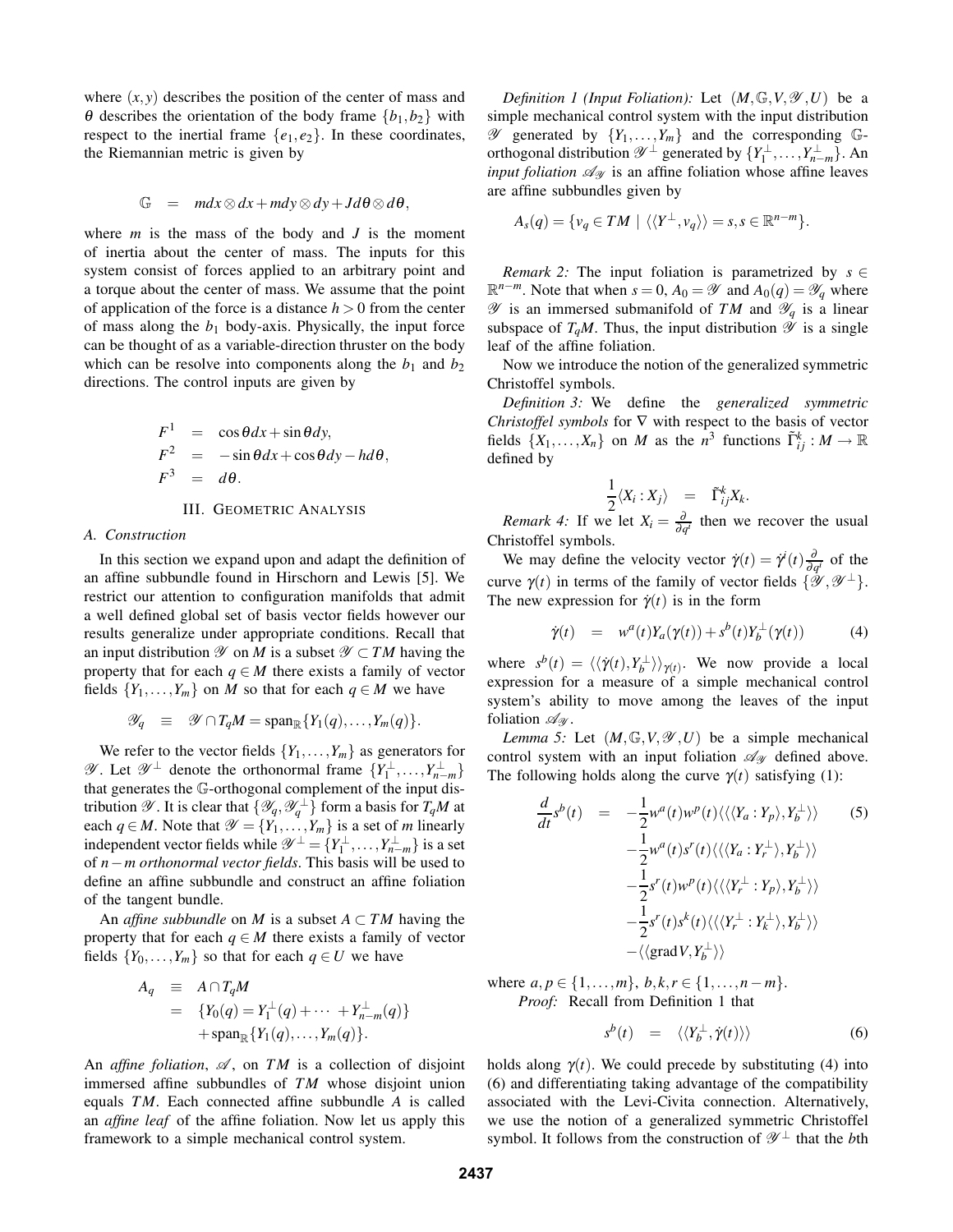component of  $\tilde{\Gamma}_{ij}^b$  along the the orthonormal vector field  $Y_b^{\perp}$ can be expressed as a projection using G.

We observe that (5) is quadratic in the parameter  $w(t)$ . Now we relate an intrinsic vector-valued symmetric bilinear form to the measure derived in Lemma 5.

*Definition 6:* Let  $(M, \mathbb{G}, V, \mathcal{Y}, U)$  be a simple mechanical control system with the input distribution  $\mathscr Y$  generated by  ${Y_1, \ldots, Y_m}$  and the corresponding G-orthogonal distribution  $\mathscr{Y}^{\perp}$  generated by  $\{Y_{m+1}^{\perp}, \ldots, Y_n^{\perp}\}$ . We define the *intrinsic vector-valued symmetric bilinear form to be*  $B: \mathcal{Y}_q \times \mathcal{Y}_q \rightarrow$  $T_qM/\mathscr{Y}_q$  given in coordinates by

$$
B_{ap}^b = \frac{1}{2} \langle \langle Y_a : Y_p \rangle, Y_b^{\perp} \rangle \rangle,
$$

where  $a, p \in \{1, ..., m\}, b \in \{1, ..., n-m\}.$ 

*Remark 7:* The intrinsic vector-valued symmetric bilinear form defined above tells us exactly how the velocity components *w* parallel to the input forces influence the velocity components *s* orthogonal to the input forces. The remainder of the paper will focus on characterizing computable, coordinate invariant properties of *B*.

*Remark* 8: If  $\Sigma$  is underactuated by one control then  $b = 1$ and *B* is a real-valued symmetric bilinear form.

#### *B. Control Definitions*

The following section contains several control definitions which are used in the statement of our main results.

*Definition 9:* We say that Σ is  $ε$ -stabilizable to rest (ε-STR) if for any  $\varepsilon > 0$  there exists a piecewise continuous function  $\tilde{u}: TM \to \mathbb{R}^m$  such that the solution to the initial value problem

$$
\dot{\xi}(t) = Z(\xi(t)) + \tilde{u}^a(\xi(t))Y_a^{vlft}(\xi(t)), \xi(0) = (q_0, v_0),
$$

satisfies  $|v(T)| < \varepsilon$  for some  $q \in M$  and finite *T*.

*Definition 10:* Given a  $m \times m$  semi-definite real-valued symmetric bilinear form *B* of rank(*k*) where  $k \le m$ , we can always construct a  $k \times k$  definite real-valued symmetric bilinear form *<sup>B</sup>*˜ by eliminating *<sup>m</sup>*−*<sup>k</sup>* linearly dependent rows and columns. We say that  $\tilde{B}$  is the **minimal definite** realvalued symmetric bilinear form on *M*.

*Definition 11:* Let *B* be a real-valued symmetric bilinear form on *M*.

- (ii) The *positive set*  $M^+$  is the set of  $q \in M$  such that  $w^T \tilde{B} w > 0$  holds for  $w \neq 0$ .
- (ii) The *negative set*  $M^-$  is the set of  $q \in M$  such that  $w^T \tilde{B} w < 0$  holds for  $w \neq 0$ .
- (iii) The *indefinite* set  $M^{+/-}$  is the set of  $q \in M$  such that  $w^T \tilde{B} w$  may take positive, negative and zero value for  $w \neq 0$ .
- (iv) The *degenerate set*  $M^{\emptyset}$  is the set of  $q \in M$  such that  $w^T \tilde{B} w = 0$  holds for all *w*.

# *C. Control Results*

The following section contains the main results of this paper. Our goal is to determine conditions that can be expressed in terms of properties of a real-valued symmetric bilinear form.

*Theorem 12:* Let  $\Sigma = \{M, \mathbb{G}, V = 0, \mathcal{Y}, U\}$  be a simple mechanical system underactuated by an arbitrary number of controls. If  $Sym^{\infty}(\mathscr{Y}) \neq TM$  then  $\Sigma$  cannot be driven to rest from an arbitrary initial configuration and velocity.

*Proof:* It follows from (5) that if  $Sym^{\infty}(\mathcal{Y}) \neq TM$  then either  $\frac{ds^b}{dt} = 0$  for all *b* or there exists at least one  $\frac{ds^b}{dt}$  $\frac{ds^{\omega}}{dt} \neq 0$  and is linear in *s* and *w*. Clearly, as *s* approaches zero so does *ds b*  $\frac{ds^b}{dt}$ . Therefore,  $\Sigma$  can never reach Sym<sup>∞</sup>( $\mathscr Y$ ) which contains rest.

It follows from  $(1)$  that if we choose  $u^a$  sufficiently large,  $w^a$  can achieve any value for each  $a = 1, \ldots, m$ . We need to show that it is possible to do this with an arbitrarily small influence on the configuration *q* and orthogonal velocity component *s*.

*Lemma 13:* Let us assume that the set of control inputs  $u^a(t)$  be continuous over the interval  $(t, t + \delta)$ . Then given any  $\varepsilon > 0$  and  $\delta > 0$  there exists a constant *M* such that  $u^a$  < *M*,  $w^a$  can achieve any value in time  $\delta$  such that  $|q(t+$  $|\delta(-q(t)| < \varepsilon$  and  $|s(t+\delta)-s(t)| < \varepsilon$  for each  $a=1,\ldots,m$ .

*Proof:* If  $u^a(t)$  is continuous on the open interval  $(t, t +$  $\delta$ ) then it follows from (1) that  $\frac{dw}{dt}(t)$  is continuous over the same interval. This implies that  $w(t)$ ,  $s(t)$  and  $q(t)$  are continuous on the closed interval  $[t, t + \delta]$ . Then by the Mean-Value Theorem for vector-valued functions we conclude that the rate of change of  $s(t)$  and  $q(t)$  achieves a bounded value on the open interval between *t* and  $t + \delta$ . Since  $s(t)$  and  $q(t)$  change in a bounded fashion over  $(t, t + \delta)$  then we can always find a sufficiently large *M* such that  $u^a < M$  and  $w^a$ achieves any value for all  $a = 1, \ldots, m$ .

*Lemma 14:* Let  $\Sigma = \{M, \mathbb{G}, V, \mathcal{Y}, U\}$  be a simple mechanical system underactuated by one control. If  $\dot{\gamma}(t_0) \in \mathscr{Y}_{\gamma(t_0)}$ then  $\Sigma$  is  $\varepsilon$ -stabilizable to rest from an arbitrary configuration.

*Proof:* This is an application of Lemma 13. Now we state our main result.

*Theorem 15:* Let  $\Sigma = \{M, \mathbb{G}, V, \mathcal{Y}, U\}$  be a simple mechanical system underactuated by one control. If the Lie derivative of the  $det(\tilde{B}(q))$  with respect to  $Y_a$  for some  $a =$ 1,...,*m* is nonzero for all  $q \in cl(M^+)$  and  $q \in cl(M^-)$  then  $\Sigma$ is  $\varepsilon$ -stabilizable to rest from an arbitrary initial configuration and velocity.

*Proof:* Given Lemma 14, it is sufficient to show that Σ can be driven to the affine leaf  $\mathcal{A}_0 = \mathcal{Y}$  given an arbitrary initial configuration  $q_0$  and velocity  $(w_0, s_0)$ . It follows from Lemma 13 that there exists a set of bounded inputs  $u^a$  such that  $w^a$  can achieve any value consistent with  $\tilde{B}$  and not leave the regions  $M^+$ ,  $M^-$ , or  $M^+$ /-. Further, since  $\frac{ds}{dt}$  depends on  $w^a$  in a quadratic fashion whereas the configuration  $q$ depends on  $w^a$  linearly then it is also true that there exists a set of bounded inputs  $u^a$  such that given a configuration that lies in the appropriate region, *s* can be driven to rest without leaving that region.

The basic idea for the remainder of the proof is that *M* can be partitioned into regions  $M^+$ ,  $M^-$ ,  $M^{+/}$ , and  $M^0$ . Let us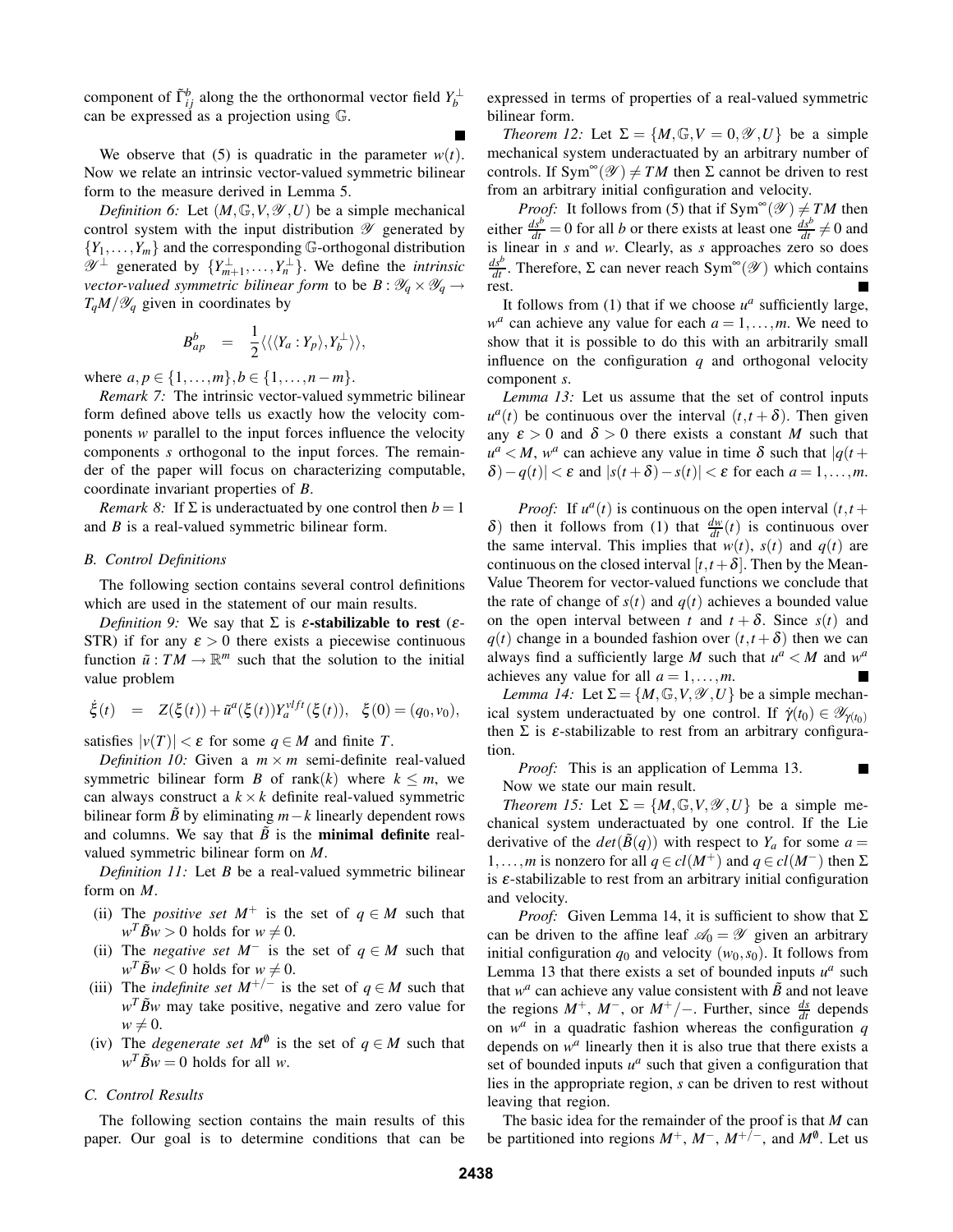examine the six possible cases. <sup>(*i*)</sup> If the initial configuration  $q_0 \in M^{+/-}$  then there exists a set of inputs *u* to drive *w* so that  $w^T B w < 0$  or  $w^T B w > 0$  and  $\frac{ds}{dt} < 0$  or  $\frac{ds}{dt} > 0$ . This implies that  $s_0$  can always be decreased or increased and thus driven to  $s = 0$  from above or below. (*ii*) Let  $q_0 \in M^+$  and *s*<sub>0</sub> < 0. Therefore, for all  $q \in M^+$  there exists a set of inputs *u* to drive *w* so that  $w^T B w > 0$  and  $\frac{ds}{dt} > 0$ . This implies that *s*<sub>0</sub> can be increased and thus driven to  $s = 0$  from below.  $(iii)$  Let *q*<sub>0</sub> ∈ *M*<sup>−</sup> and *s*<sub>0</sub> > 0. Therefore, for all *q* ∈ *M*<sup>−</sup> there exists a set of inputs *u* to drive *w* so that  $w^T B w < 0$  and  $\frac{ds}{dt} < 0$ . This implies that  $s_0$  can be decreased and thus driven to *s* = 0 from above. (*iv*) Let  $q_0 \in M^+$  and  $s_0 > 0$ . If the closure  $cl(M^+)$  is invariant and  $\frac{ds}{dt} > 0$  for all  $q \in M^+$  then  $\Sigma$  cannot be driven to  $s = 0$ . Let us assume that  $L_{Y_a}(det(\tilde{B}(q))) \neq 0$  for  $q \in \text{cl}(M^+)$  and some  $a = 1, \ldots, m$ . This implies that there exists a set of inputs *u* to drive *q* to either  $M^-$  or  $M^{+/-}$ . The proof is now a consequence of (*iii*) or (*i*), respectively. (*v*) Let  $q_0$  ∈  $M^-$  and  $s_0$  < 0. If the closure  $cl(M^-)$  is invariant and  $\frac{ds}{dt} < 0$  for all  $q \in M^-$  then  $\Sigma$  cannot be driven to  $s = 0$ . Let us assume that  $L_{Y_a}(det(\tilde{B}(q))) \neq 0$  for  $q \in cl(M^-)$  and some  $a = 1, \ldots, m$ . This implies that there exists a set of inputs *u* to drive *q* to either  $M^+$  or  $M^{+/-}$ . The proof is now a consequence of (*ii*) or (*i*), respectively. (*vi*) Finally, let us assume that  $q \in M^{emptyset}$ . The boundary of  $M^+$  and  $M^-$  is  $M^{emptyset}$ . If we assume that  $L_{Y_a}(det(B(q))) \neq 0$  for  $q \in cl(M^+)$  and  $q \in cl(M^-)$  then  $L_{Y_a}(det(B(q))) \neq 0$  for all  $q \in M^0$ . This implies there exists a there exists a set of inputs *u* to drive *q* to either  $M^-$ ,  $M^+$  or  $M^{+/-}$ . The proof is now a consequence of (*i*), (*ii*) or (*iii*), respectively.

## IV. APPLICATION

#### *A. Control Analysis*

This section contains the application of the preceding theory to the forced planar rigid body (FPRB). The example is simple and intended to illustrate our theory. Let us simplify our calculations by assuming  $m = 1$ ,  $J = 1$  and  $h = 1$ . We begin by constructing the control vector fields given  $\{F^1, F^2, F^3\}$ 

$$
Y_1 = \cos \theta \frac{\partial}{\partial x} + \sin \theta \frac{\partial}{\partial y},
$$
  
\n
$$
Y_2 = -\sin \theta \frac{\partial}{\partial x} + \cos \theta \frac{\partial}{\partial y} - \frac{\partial}{\partial \theta},
$$
  
\n
$$
Y_3 = \frac{\partial}{\partial \theta}.
$$

,

Let us consider the case when the input distribution is given by  $\mathscr{Y}_{12} = \{Y_1, Y_2\}$ . We construct the single element in the orthonormal set  $\mathscr{Y}^{\perp} = \{Y^{\perp}\}\$  given  $\mathscr{Y}_{12}$  by inspection:

$$
Y^{\perp} = \frac{-\sin\theta}{\sqrt{2}}\frac{\partial}{\partial x} + \frac{\cos\theta}{\sqrt{2}}\frac{\partial}{\partial y} + \frac{1}{\sqrt{2}}\frac{\partial}{\partial \theta}.
$$

Next, we compute the coefficients of the intrinsic realvalued symmetric bilinear form *B*. The only non-zero coefficients are the off-diagonal terms

$$
B_{12} = -\frac{1}{2} \langle \langle Y_1 : Y_2 \rangle, Y^{\perp} \rangle \rangle = \frac{\sqrt{2}}{4}
$$
  

$$
B_{21} = -\frac{1}{2} \langle \langle Y_2 : Y_1 \rangle, Y^{\perp} \rangle \rangle = \frac{\sqrt{2}}{4}
$$

Now we expand the expression  $w^T B w$  to get

$$
B_{ij}w^{i}(t)w^{j}(t) = \frac{\sqrt{2}}{2}w^{1}(t)w^{2}(t)
$$
 (7)

,

,

Equation (7) is a bivariate quadratic function in  $w<sup>1</sup>$  and  $w<sup>2</sup>$ . The graph of this function is a saddle. This follows from the second derivative test:

$$
\left(\frac{\partial^2 Q_{12}}{\partial w^1 \partial w^1}\right) \left(\frac{\partial^2 Q_{12}}{\partial w^2 \partial w^2}\right) - \left(\frac{\partial^2 Q_{12}}{\partial w^1 \partial w^2}\right)^2 = -\frac{1}{2}.
$$

Following a similar procedure, we calculate the intrinsic real-valued symmetric bilinear forms associated with the input distributions  $\mathcal{Y}_{13} = \{Y_1, Y_3\}$  and  $\mathcal{Y}_{23} = \{Y_2, Y_3\}$  which are shown in Table I.

TABLE I BIVARIATE QUADRATIC EQUATIONS

| Input Distribution | $B_i$ ; $w^iw^j$               |
|--------------------|--------------------------------|
|                    | $-w^{1}(t)w^{3}$               |
|                    | $-w^2(t)w^2(t) + w^2(t)w^3(t)$ |

Again, the graph of the bivariate quadratics associated with  $\mathcal{Y}_{13}$  and  $\mathcal{Y}_{23}$  are saddles. It then follows from Theorem 15 that FPRB given the input distributions  $\mathcal{Y}_{12}$ ,  $\mathcal{Y}_{13}$ , and  $\mathcal{Y}_{23}$  is <sup>ε</sup>-STR from an arbitrary initial configuration and velocity.

Now we analyze a forced planar rigid body with a single control force. Let us consider the two cases when the input distribution is given by  $\mathcal{Y}_1 = \{Y_1\}$  and  $\mathcal{Y}_3 = \{Y_3\}$ . We observe that in each case the input distribution is geodesically invariant. It then follows from Theorem 12 that FBRB given the input distributions  $\mathcal{Y}_1$  and  $\mathcal{Y}_3$  cannot be driven to rest from an arbitrary initial configuration and velocity.

Finally, let us consider the case when  $\mathcal{Y}_2 = \{Y_2\}$ . We check for geodesic invariance by computing the following symmetric products

$$
\langle Y_2 : Y_2 \rangle = \cos \theta \frac{\partial}{\partial x} + \sin \theta \frac{\partial}{\partial y},
$$
  

$$
\langle Y_2 : \langle Y_2 : Y_2 \rangle = \sin \theta \frac{\partial}{\partial x} - \cos \theta \frac{\partial}{\partial y}.
$$

We observe that the span ${Y_2, \langle Y_2 : Y_2 \rangle, \langle Y_2 : \langle Y_2 : Y_2 \rangle}$  = *TM*. Since the Sym<sup>∞</sup>( $\mathcal{Y}_2$ ) = *TM* and the system is underactuated by two controls, our theorems are not applicable. However, we are able to conclude the following weaker result.

We begin by constructing the two elements of the orthonormal set  $\mathscr{Y}^{\perp}$  by inspection:

$$
Y_1^{\perp} = -\cos\theta \frac{\partial}{\partial x} + -\sin\theta \frac{\partial}{\partial y}
$$
  

$$
Y_2^{\perp} = -\frac{\sin\theta}{\sqrt{2}} \frac{\partial}{\partial x} + \frac{\cos\theta}{\sqrt{2}} \frac{\partial}{\partial y} + \frac{1}{\sqrt{2}} \frac{\partial}{\partial \theta}.
$$